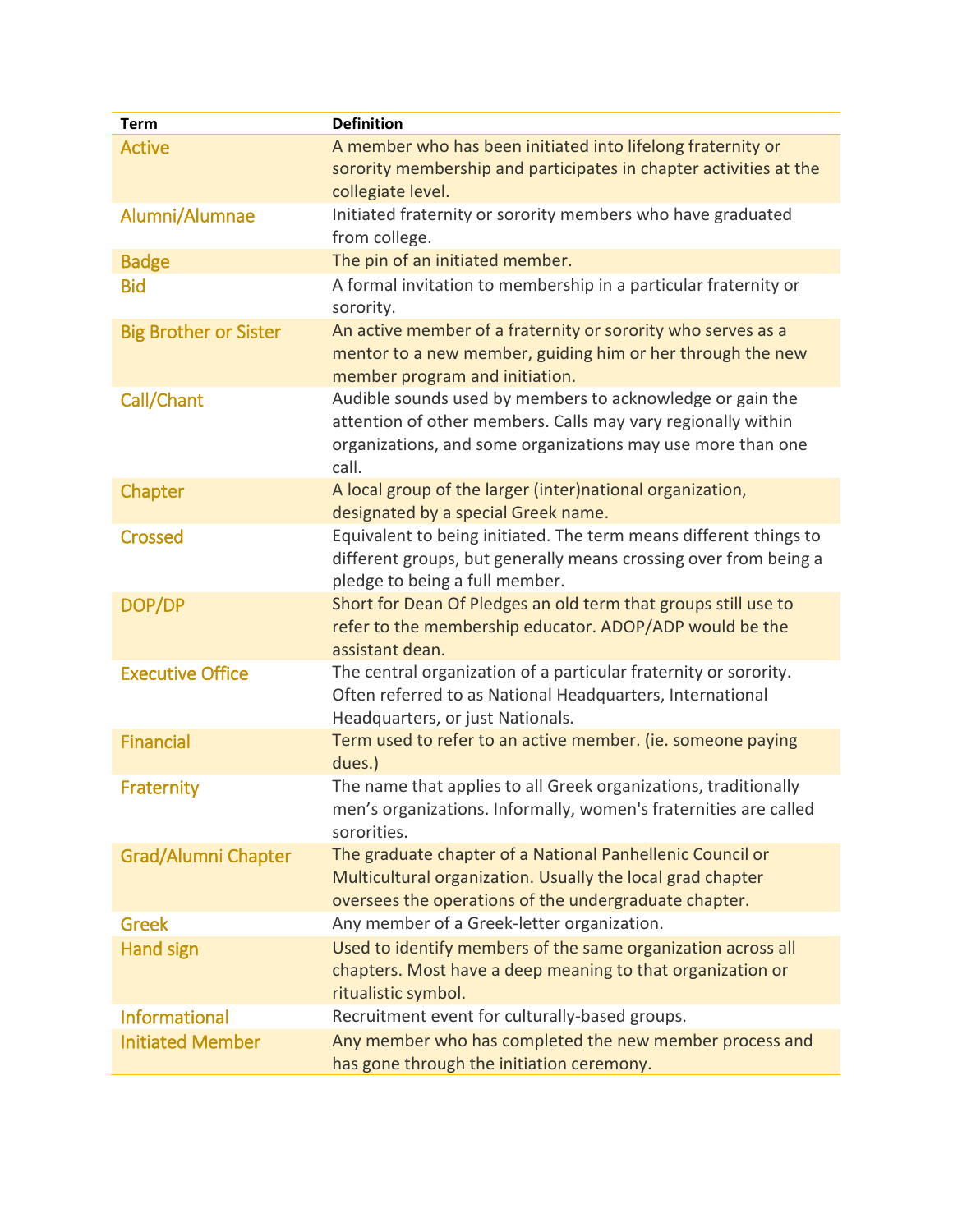| Initiation                                             | The formal ceremony that marks the beginning of active<br>membership. Each chapter has a different set of requirements in<br>order to be initiated.                                                                 |
|--------------------------------------------------------|---------------------------------------------------------------------------------------------------------------------------------------------------------------------------------------------------------------------|
| <b>Intake</b>                                          | The process chapters conduct to recruit, interview, choose, and<br>educate new members, traditionally a title given in culturally-<br>based organization.                                                           |
| Interest                                               | Title of a potential student who the organization knows is<br>interested in becoming an active member.                                                                                                              |
| Legacy                                                 | The brother or sister, son or daughter, or grandson or<br>granddaughter of a fraternity or sorority member. Each<br>(inter) national organization has its own policy regarding inviting<br>and initiating legacies. |
| Line                                                   | The members of a cultural Greek organization new member class.                                                                                                                                                      |
| <b>Line Name</b>                                       | The name given to a pledge class. Some groups number their<br>lines by Greek Letters (Alpha, Beta, Gamma, etc.) but may have a<br>descriptive name as well that is specific to characteristics of the<br>group.     |
| Membership<br>Recruitment                              | The mutual selection process that prospective members and<br>chapter members go through during the recruitment period to<br>get to know one another.                                                                |
| <b>National Panhellenic</b><br><b>Conference (NPC)</b> | The umbrella organization for 26 women's fraternities. NPC<br>supports its chapters by promoting values, education, leadership,<br>friendship, cooperation, and citizenship.                                        |
| <b>National Panhellenic</b><br><b>Council (NPHC)</b>   | A national organization composed of four sororities and five<br>fraternities whose membership is historically African/Black-<br>American. May also be referred to as BGLO's (Black Greek Letter<br>Organizations).  |
| Neophyte ("Neo")                                       | A new member of a cultural Greek organization.                                                                                                                                                                      |
| <b>New Member</b>                                      | A member of a fraternity or sorority who has not been initiated.                                                                                                                                                    |
| <b>New Member</b><br><b>Presentation (Probate)</b>     | A formal presentation of a new line to campus. Usually done in a<br>public forum after members have been initiated.                                                                                                 |
| <b>New Member Program</b>                              | A period of learning about fraternity and sorority life prior to<br>initiation. This period varies for all groups.                                                                                                  |
| <b>New Member Release</b>                              | To end one's fraternity or sorority membership before initiation.                                                                                                                                                   |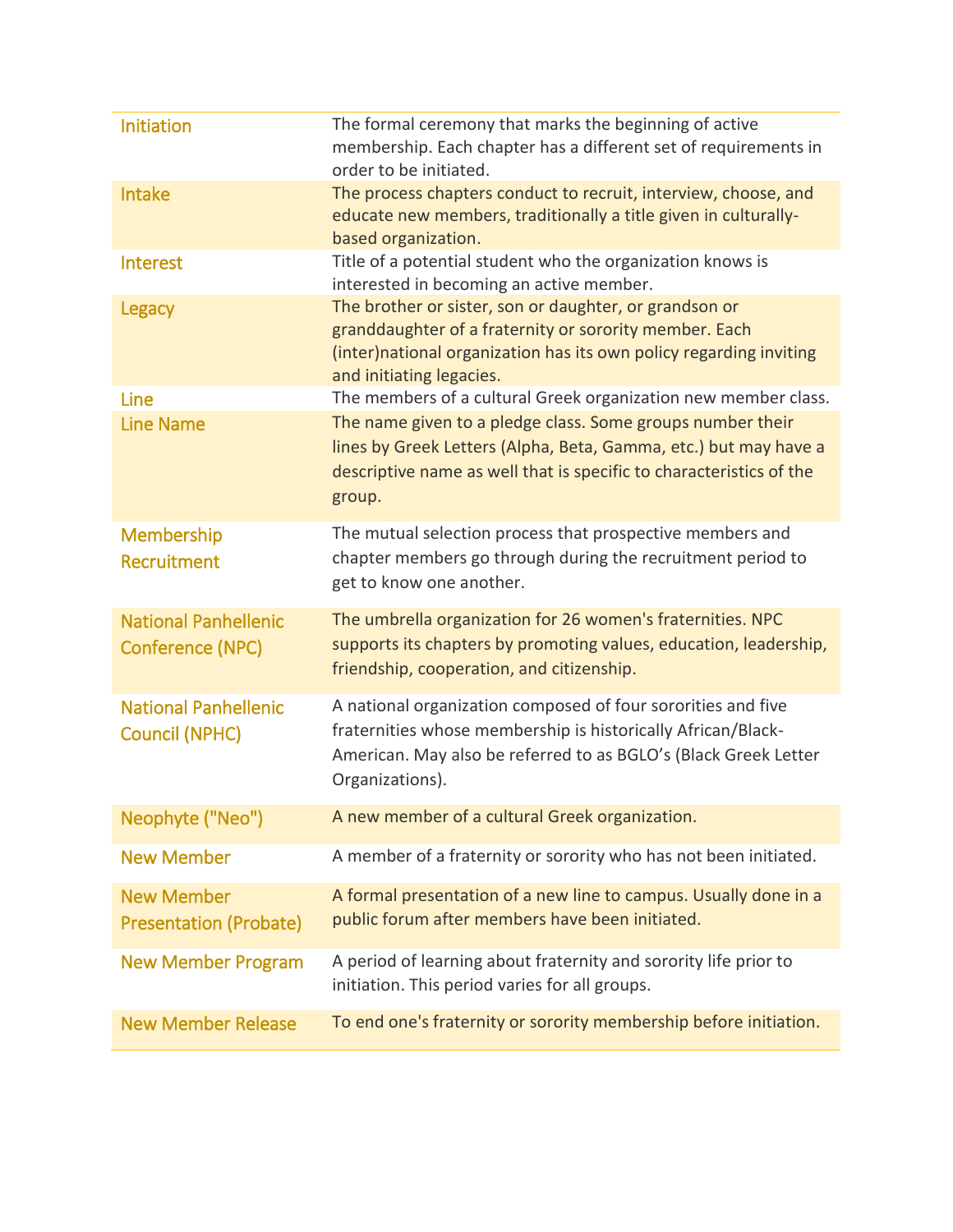| <b>North American</b><br>Interfraternity<br>Conference (NIC) | Governing body for 64 national member men's fraternities and<br>alumni associations.                                                                                                                                                                         |
|--------------------------------------------------------------|--------------------------------------------------------------------------------------------------------------------------------------------------------------------------------------------------------------------------------------------------------------|
| <b>Number/Line Number</b>                                    | The number an initiate is assigned based on the chronological<br>order they are in on the initiation line (often members of other<br>culturally-based organizations identify or relate to one another<br>by distinguishing that they are the "same" number). |
| Para ("Nalia")                                               | Short for paraphernalia. The different items of Greek clothing or<br>items someone is wearing.                                                                                                                                                               |
| Philanthropy                                                 | A charitable fundraiser or service project sponsored by a<br>fraternity or sorority.                                                                                                                                                                         |
| Pinning                                                      | A ritual ceremony that designates the start of a new member<br>process.                                                                                                                                                                                      |
| <b>Potential New Member</b><br>(PNM)                         | A college student who is interested in joining a Greek<br>Organization and is taking part in the recruitment process.                                                                                                                                        |
| Preferencing                                                 | During the last part of Panhellenic sorority recruitment, a<br>potential new member determines which particular sorority she<br>is willing to join.                                                                                                          |
| Prophyte                                                     | Term used to refer to an older brother/sister from the same<br>chapter, typically only used for culturally-based organizations.                                                                                                                              |
| Quota                                                        | The specified number of a Panhellenic (PHA) potential new<br>members to which each sorority may extend a bid.                                                                                                                                                |
| <b>Sands</b>                                                 | A member of your organization or another culturally-based<br>organization that was initiated at the same time you were.                                                                                                                                      |
| <b>Sister</b>                                                | A term used by sorority members to refer to one another.                                                                                                                                                                                                     |
| <b>Social</b>                                                | A get-together event with another Greek organization.                                                                                                                                                                                                        |
| Soror                                                        | Term used to refer to a sister in a National Pan-Hellenic Council<br>or Multicultural organization.                                                                                                                                                          |
| <b>Sorority Recruitment</b><br>Counselor (Pi Chi)            | A Panhellenic sorority member who will assist potential new<br>members during formal membership recruitment. She is specially<br>trained to help potential new members and answer any<br>questions they may have about sorority membership.                  |